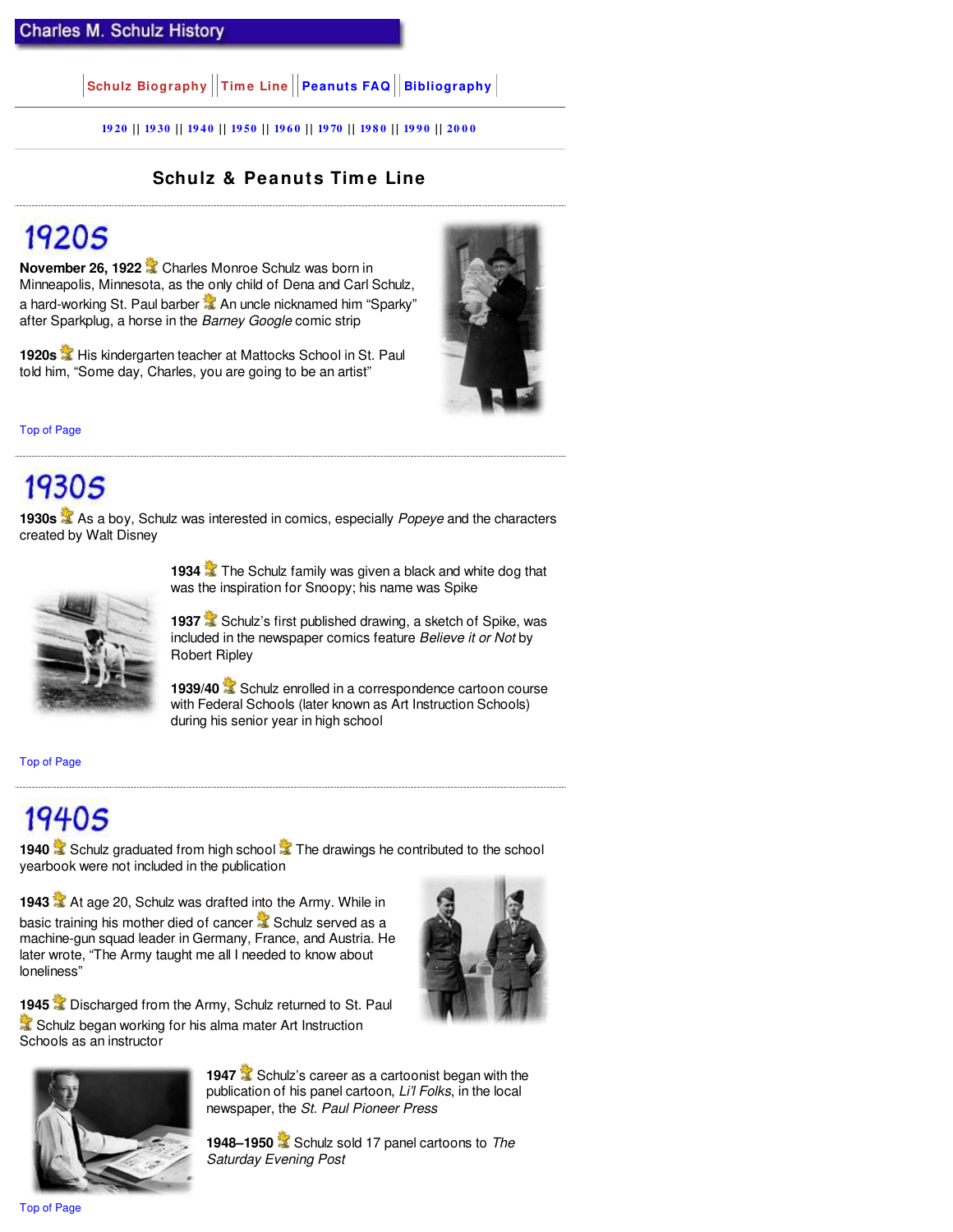# 19505

**1950** After several rejections, Schulz sold his *Li'l Folks* strip to United Feature Syndicate **They renamed his strip Peanuts**, a title he never liked

**October 2, 1950 <b>Peanuts** debuted in seven newspapers The syndicate paid Schulz \$90 for his first month of strips



First **Peanuts** strip ~ October 2, 1950



**1951** Schulz married Joyce Halverson **A** After a brief move to Colorado Springs, Colorado, the young family returned to Minneapolis

**1952** The first Sunday **Peanuts** page was published; the strip was then featured in over 40 U.S. newspapers  $\mathbb{R}$  The first book collection, *Peanuts*, was also published

**1955** Kodak became the first product sponsor for **Peanuts**, using the characters in a camera handbook Schulz won his first Reuben Award from the National Cartoonists Society



1958 **Schulz left Minnesota and moved with his wife** 

and five children to Sebastopol, California **Peanuts** appeared in 355 U.S. and 40 foreign newspapers<sup>3</sup> Hungerford Plastics created the first plastic Peanuts figures, including Charlie Brown, Snoopy, Linus & Lucy Yale University named Schulz "Cartoonist of the Year"

Top of Page

# 19605

**1960** Hallmark created the first **Peanuts** greeting cards **Peanuts** art and animation was used in a popular Ford Falcon advertising campaign

**1962** Determined Productions published *Happiness is a Warm Puppy*, which made it to the New York Times best-seller list **3** 







**1965 Peanuts** featured on cover of *Time* magazine

 The first animated television special, *A Charlie Brown Christmas*, won a Peabody Award and an Emmy for outstanding children's programming

**1966** Schulz' father, Carl, died while visiting in California **A** A fire later destroyed Schulz's Sebastopol studio



**Peanuts** ~ September 19, 1966

**1967** The stage musical *You're a Good Man, Charlie Brown* opened off Broadway; it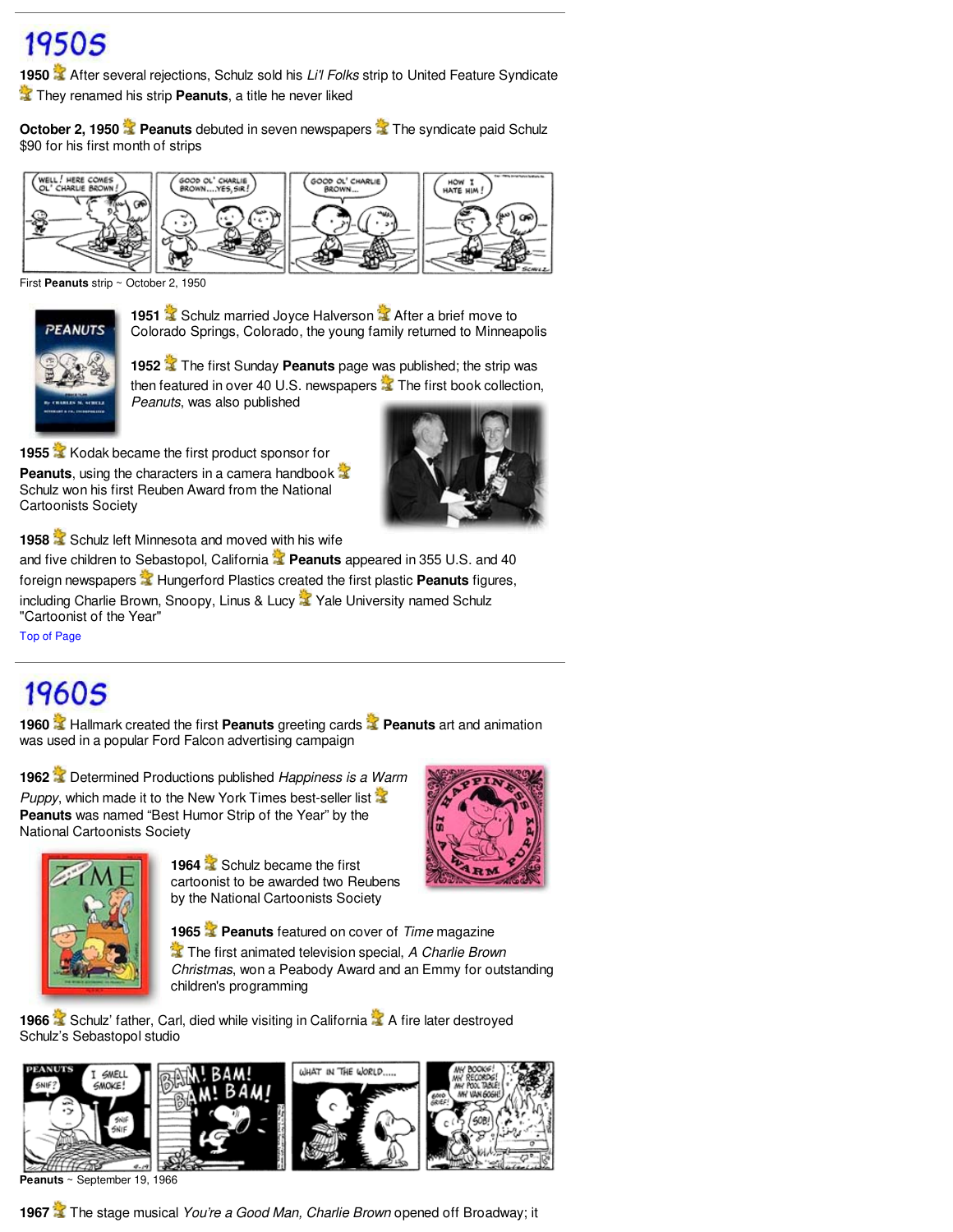has since become the most-produced musical in America

May 24, 1967 **C** California Governor Ronald Reagan greeted the cartoonist at the State Capitol in observance of the legislature-proclaimed "Charles Schulz Day"

**April 28, 1969** Grand Opening of the **Redwood Empire Ice Arena** in Santa Rosa, California, starring the 1968 Olympic Gold Medallist Peggy Fleming and the Vince Guaraldi trio



**May 1969** Charlie Brown and Snoopy accompanied astronauts on Apollo X



**Peanuts** ~ March 14, 1969 Top of Page

# 19705

**1972** Charles and Joyce Schulz divorced

**1973** Schulz and Jean Forsyth Clyde married **Schulz** received Emmy Award for writing his tenth television special, *A Charlie Brown Thanksgiving*





**Peanuts** ~ January 1, 1974

**1975 Peanuts** celebrated 25 years **I**t was carried in approximately 1,480 U.S. and 175 foreign newspapers with 90,000,000 readers The television special *You're a Good Sport, Charlie Brown* won an Emmy

**1978** The International Pavilion of Humor in Montreal named Schulz "Cartoonist of the Year"

**1979** *Happy Birthday, Charlie Brown* published by Lee Mendelson and Schulz Top of Page

# **19805**

**1980** *Charlie Brown, Snoopy, and Me* published by Schulz and R. Smith Kiliper **The Television special** *Life Is a Circus, Charlie Brown* **received an Emmy** 



**January 1983 Snoopy's Gallery & Gift Shop** opened in Santa Rosa, California

**1983** Television special *What Have We Learned, Charlie Brown?* won a Peabody Award <sup>2</sup> Camp Snoopy opened at Knott's Berry Farm in California

**1984 Peanuts** qualified for a place in the *Guinness Book of World Records* after being sold to the 2,000th newspaper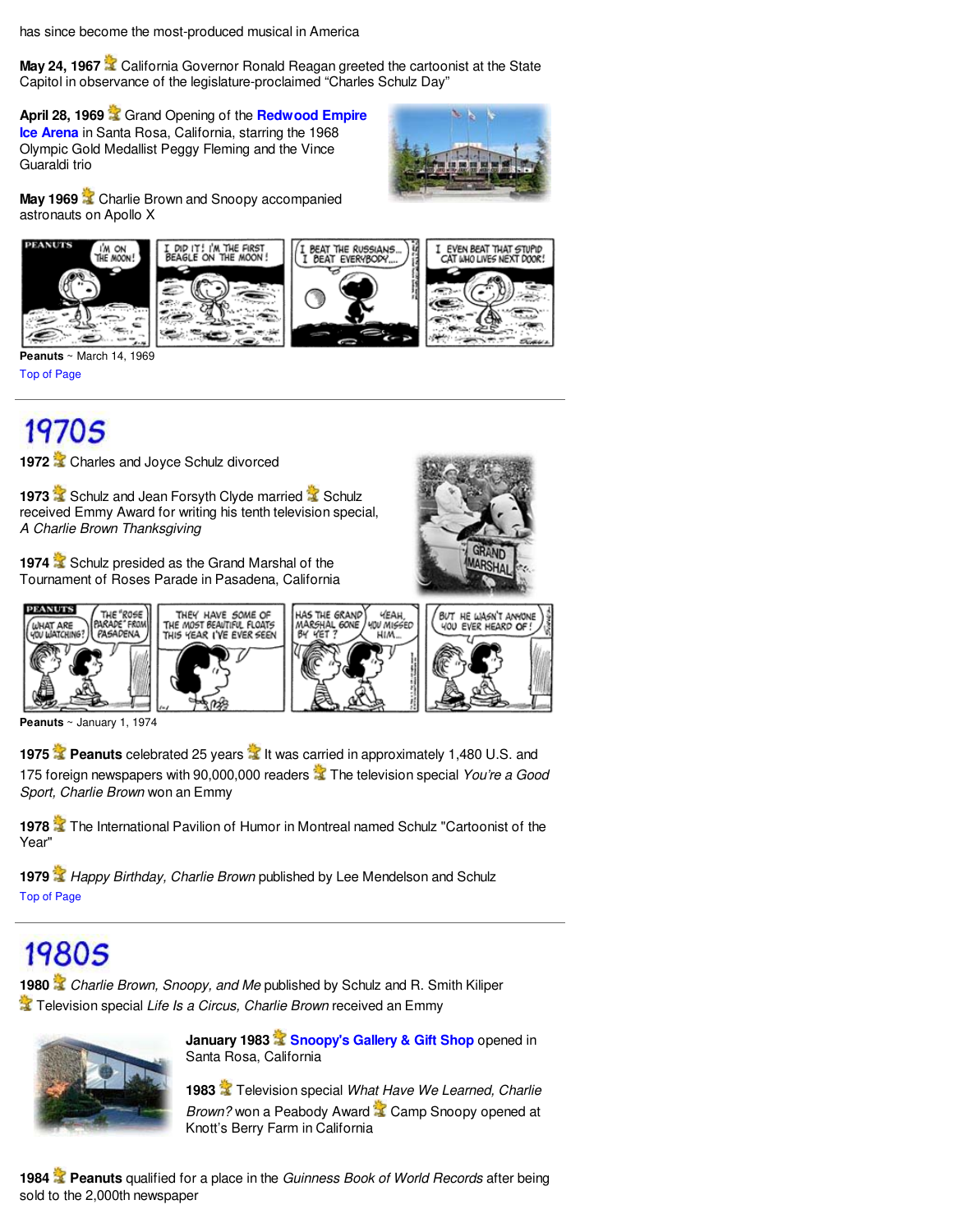**1985** *You Don't Look 35, Charlie Brown* published **The Oakland Museum of** California opened the anniversary exhibit, *The Graphic Art of Charles Schulz*

1986 Schulz inducted into Cartoonist Hall of Fame by the Museum of Cartoon Art

**1989** Rheta Grimsley Johnson published the biography *Good Grief: The Story of Charles M. Schulz* Top of Page

#### **19905**

**1990** The French government named Schulz "Commander of Arts and Letters," and the *Snoopy in Fashion exhibit opened at the Louvre* **This Is Your Childhood, Charlie** *Brown—Children in American Culture* exhibit opened at The National Museum of History in Washington, D.C.

**1992** *Snoopy, The Masterpiece* exhibit opened at the Montreal Museum of Fine Art Schulz awarded the "Order of Merit" from the Italian Minister of Culture

**1995** The 45th anniversary of **Peanuts** was marked by exhibit *Around the Moon and Home Again: A Tribute to the Art of Charles M. Schulz* at the Space Center in **Houston** 



**June 28, 1996** Schulz got his own star on the Hollywood Walk of Fame

October 16, 1997<sup>2</sup> Schulz and wife Jeannie announced they would give \$1 million toward the construction of a

D-Day memorial to be placed in Virginia **W** World premiere of *Peanuts Gallery* by composer Ellen Taaffe Zwilich held at Carnegie Hall



**Peanuts** ~ March 16, 1997

**1999** Schulz's *Peanuts: A Golden Celebration* published *You're a Good Man Charlie Brown* opened in a new production on Broadway **Peanuts** appeared in more than 2,600 newspapers worldwide, and over 20,000 products had been developed to date

**December 14, 1999** Schulz announced his retirement due to health problems Top of Page